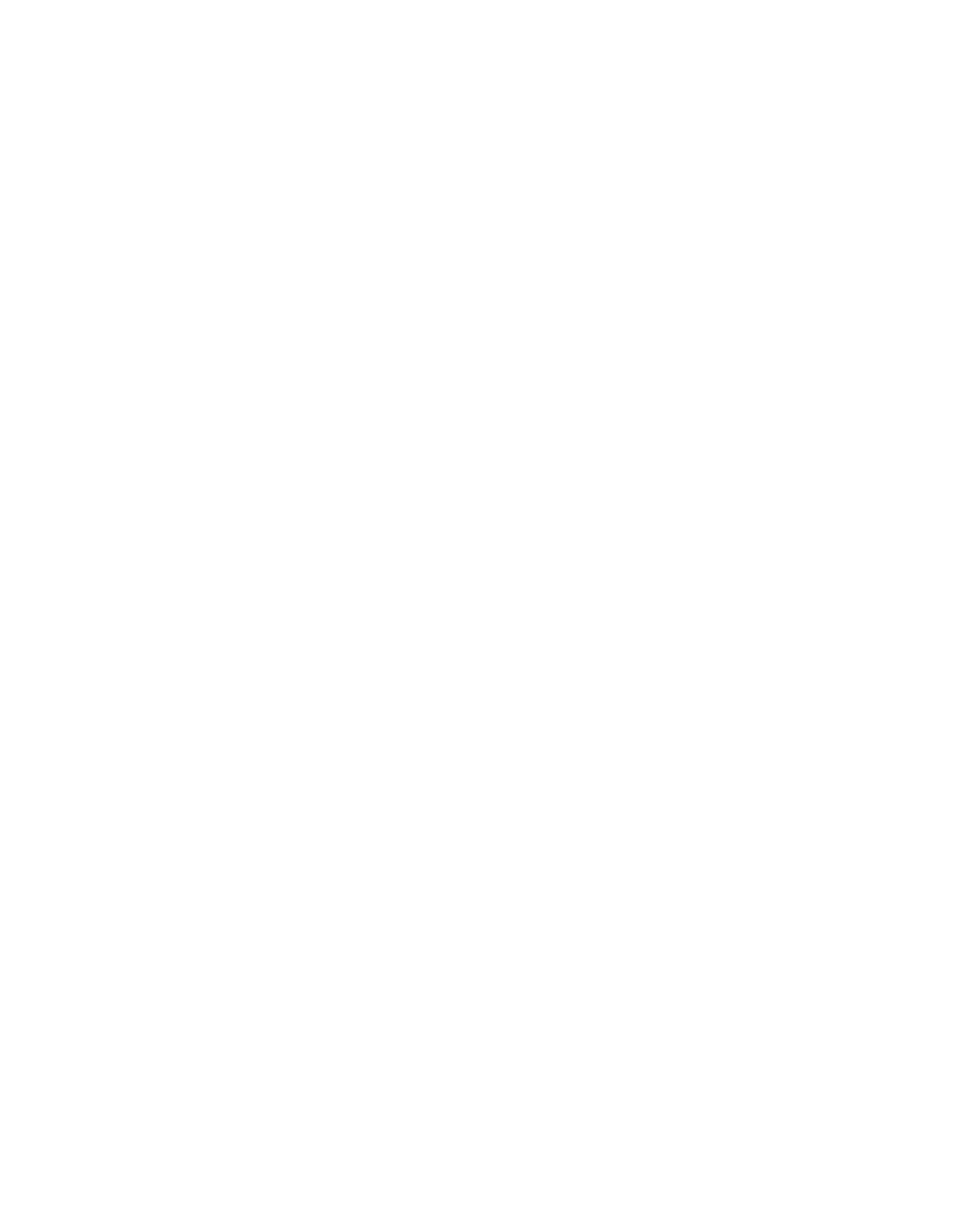# Impacts Your M d **HOW YOUR OFFICE DESIGN**

#### *by* INTERNATIONAL WELL BUILDING INSTITUTE

In pursuit of happiness on the job, we often think about *what* we do and *who* we do it with; *but where we work also has a substantial impact on our day-to-day mood and overall satisfaction*.

Many of the physical factors that have the greatest impact on comfort and satisfaction are invisible to the human eye. Studies show that acoustics and thermal comfort are ranked among the top complaints in the workplace, and a growing body of evidence is helping us to understand that there are a myriad of other conditions in our places of work that not only impact our experience by day but also our ability to sleep at night.1,2

The WELL Building Standard is an evidence-based framework that identies ways in which our work environments both physically and culturally impact our health and well-being. Here are three such strategies from WELL that you can implement in your workplace regardless of whether or not you pursue certi cation.

COMMUNITY | A recent survey from the EY Belonging Barometer found that 40% of employees feel isolated in the workplace.3 Providing the space and physical cues to employees that visually suggest casual conversation and collaboration are encouraged can help address this issue. WELL features such as mindful eating (which provides designated eating spaces and daily meal breaks) and community access and engagement (which provides for community space to gather, socialize and collaborate) can help nudge people to interact and increase feelings of belonging.

SLEEP | The importance of sleep has become increasingly recognized across the globe, as new studies show its impacts on mood and alertness.4 Recent research has shown that our surroundings (e.g., noise, temperature, lighting), in particular, can have a huge impact on sleep quality and quantity.5 One critical piece of this puzzle is lighting. Light exposure stimulates the circadian system, which starts in the brain and regulates functions such as hormone levels and the sleep-wake cycle. Brighter exposure during the day and dimmer exposure at night can help support a better night s sleep.<sup>6</sup>

BIOPHILIA | It s estimated that Americans today spend 90% of our time indoors.7 Throughout the majority of human history, however, people have had relatively constant interaction with

natural surroundings and developed an innate affection for living things (often referred to as biophilia). Introducing biophilic elements can be as simple as bringing in plants, images or sounds of nature, or natural patterns on ooring and wall-paper. Many studies have found that these natural design elements can have a profound impact on mood, $8$  healing times, $9,10$  and concentration.<sup>11</sup>

The average person spends approximately 34% of their weekly active time at work,<sup>12</sup> so even small improvements to these spaces can nudge us in the right direction.

About THE WELL BUILDING STANDARD // Launched in October 2014 after six years of research and development, the WELL Building Standard is the premier standard for buildings, interior spaces and communities seeking to implement, validate and measure features that support and advance human health and wellness. WELL was developed by integrating scientific and medical research and literature on environmental health, behavioral factors, health outcomes and demographic risk factors that affect health with leading practices in building design, construction and management.

- <sup>1</sup> Newsham G, Brand J, Donnelly C, Veitch J, Aries M, Charles K. Linking indoor environment conditions to job satisfaction: a eld study. Build Res Inf. 2009;37(2):129-147. doi:10.1080/09613210802710298
- <sup>2</sup> Goins J, Moezzi M. Linking occupant complaints to building performance. Build Res Inf. 2013;41(3):361-372. doi:10.1080/09613218.2013.763714  $^3$   $\,$  EY. Belonging Barometer. https://www.ey.com/en  $\_$  us/diversity-inclusiveness/ey-belonging-barometer-workplace-study. Published 2019. Accessed February 18, 2020.
- <sup>4</sup> LeGates TA, Fernandez DC, Hattar S. Light as a central modulator of circadian rhythms, sleep and affect. Nat Rev Neurosci. 2014;15(7):443-454. doi:10.1038/nrn3743
- <sup>5</sup> Smolensky MH, Sackett-Lundeen LL, Portaluppi F. Nocturnal light pollution and underexposure to daytime sunlight: Complementary mechanisms of circadian disruption and related diseases. Chronobiol Int. 2015;32(8):1029-1048. doi:10.3109/07420528.2015.1072002
- <sup>6</sup> Dawson D, Encel N, Lushington K. Improving adaptation to simulated night shift: timed exposure to bright light versus daytime melatonin administration. Sleep. 1995;18(1):11-21. http://www.ncbi.nlm.nih.gov/pubmed/7761738. Accessed July 16, 2018.
- <sup>7</sup> KLEPEIS NE, NELSON WC, OTT WR, et al. The National Human Activity Pattern Survey (NHAPS): a resource for assessing exposure to environmental pollutants. J Expo Anal Environ Epidemiol. 2001;11(3):231-252. doi:10.1038/sj.jea.7500165
- 8 Jahncke H, Halin N. Performance, fatigue and stress in open-plan of ces: The effects of noise and restoration on hearing impaired and normal hearing individuals. Noise Heal. 2012;14(60):260. doi:10.4103/1463-1741.102966
- 9 Ulrich RS. View through a window may in uence recovery from surgery. Science (80-). 1984;224(4647):420-421. doi:10.1126/science.6143402 10 Raanaas RK, Patil GG, Hartig T. Health bene ts of a view of nature through the window: a quasi-experimental study of patients in a residential
- rehabilitation center. Clin Rehabil. 2012;26(1):21-32. doi:10.1177/0269215511412800
- 11 Tennessen CM, Cimprich B. Views to nature: Effects on attention. J Environ Psychol. 1995;15(1):77-85. doi:10.1016/0272-4944(95)90016-0 <sup>12</sup> Klepeis NE, Nelson WC, Ott WR, et al. The National Human Activity Pattern Survey (NHAPS): a resource for assessing exposure to environmental pollutants. J Expo Anal Environ Epidemiol. 2001;11(3):231-252. doi:10.1038/sj.jea.7500165